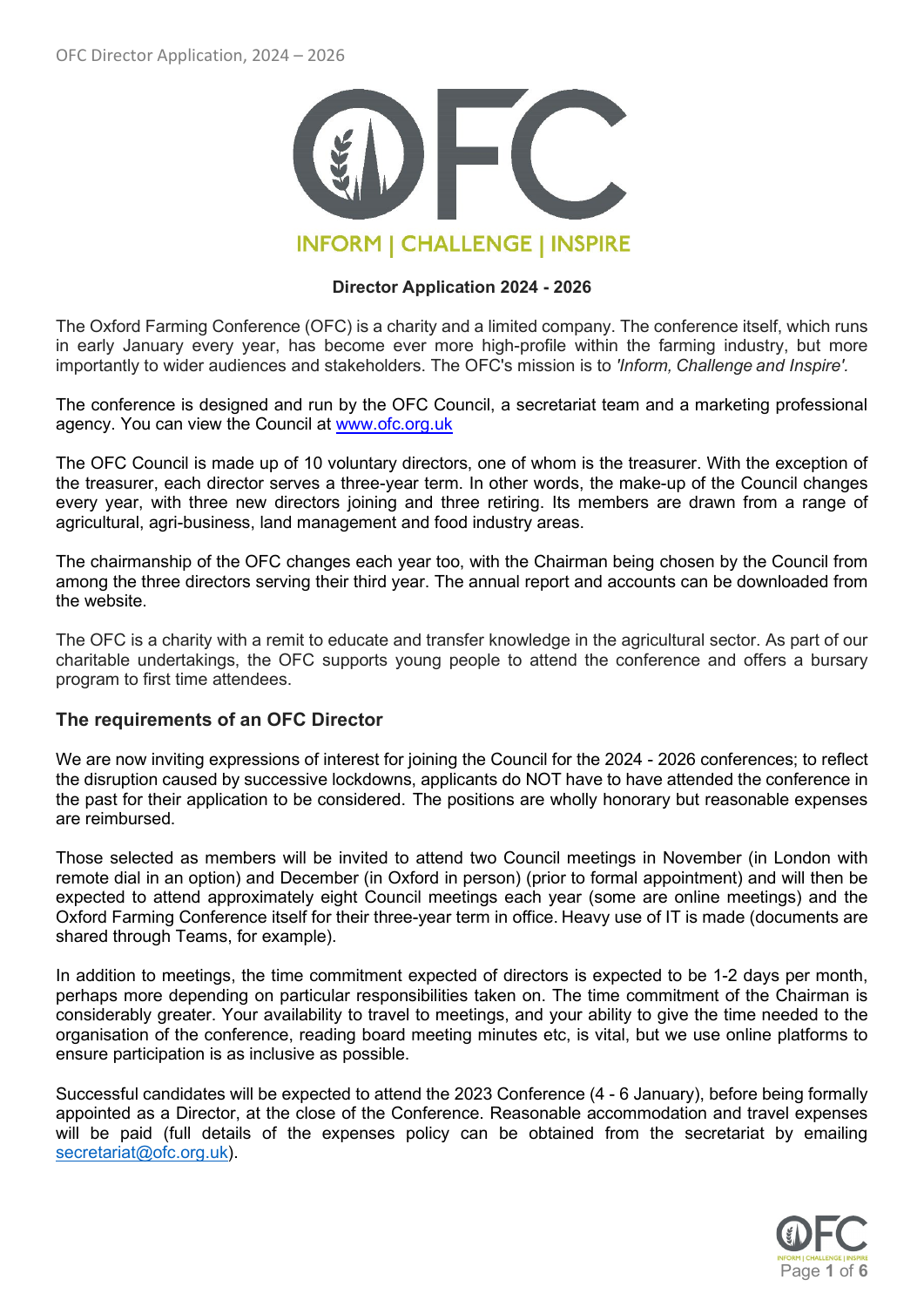More information about the Conference is available at [www.ofc.org.uk](http://www.ofc.org.uk/) and more details about the Council can be obtained from the Secretariat on 0845 6520 945 or email [secretariat@ofc.org.uk.](mailto:secretariat@ofc.org.uk) The Secretariat will also supply contact details for directors should you wish to talk through the role in more detail. 

The closing date for 2024 – 2026 Council applications is **5pm on Friday 7 July 2022.**

#### **Interviews**

We will score applications against the Candidate profile shown below and will be in touch with shortlisted candidates by 28 July 2022 to arrange interviews, which will be held in person (venue to be confirmed) or online in early September 2022. We will only seek references from shortlisted candidates. Appointments will be confirmed at the OFC Council meeting on 9 September 2023 and successful applicants notified thereafter. Successful applicants will be expected to keep their appointment confidential until confirmed via press announcement in October.

# **Candidate Profile**

Core skills and attributes that we seek from Directors are:

| <b>Team Player</b>               | Track record in working as a key player as part of a team, including conflict resolution<br>and negotiation skills.                                                                                |
|----------------------------------|----------------------------------------------------------------------------------------------------------------------------------------------------------------------------------------------------|
| Organisational<br><b>Ability</b> | A well organised individual with good administrative abilities, who can manage their<br>business or employment along with the commitment of being a Director of OFC and<br>other responsibilities. |
| <b>Time Management</b>           | The ability to respond to internal and external communications in a timely manner,<br>meeting deadlines and keeping appointments.                                                                  |
|                                  | Project Management Being confident in the application of processes, methods, skills, knowledge and<br>experience to achieve specific project objectives.                                           |
| Communication                    | Effective written and verbal communication skills, including in stakeholder<br>management and/or public speaking.                                                                                  |
| <b>Commercial Skills</b>         | The ability to understand budgets, profit and loss, set prices and other business<br>management skills. Fundraising and sponsorship skills are particularly welcome.                               |
| Leadership                       | Demonstration of ability in leading a business, team, sector, or community.                                                                                                                        |
| I.T. Skills                      | Ability to use Teams and other I.T. systems effectively.                                                                                                                                           |
| <b>Network</b>                   | Broad network of contacts, established or growing industry profile, and a willingness<br>to expand your network for the benefit of the Conference                                                  |

This year, in addition, we are particularly interested in individuals who can demonstrate skills in one or more of the following areas: 

| Governance and<br>board/committee<br>experience | Experience of developing and implementing governance processes in charitable or<br>private sectors and being well-versed in the workings of organisational boards or<br>committees.                                                                                           |
|-------------------------------------------------|-------------------------------------------------------------------------------------------------------------------------------------------------------------------------------------------------------------------------------------------------------------------------------|
| <b>Business</b><br>development                  | Experience of pursuing strategic opportunities for a particular business or<br>organization, for example by cultivating partnerships or other commercial<br>relationships.                                                                                                    |
| <b>Media/Press</b>                              | Experience in audio visual, press and/or media, across traditional media or digital<br>platforms.                                                                                                                                                                             |
| <b>Farmers</b>                                  | We seek to have a balance of production sectors represented on the Council and this<br>year would be particularly interested to hear from those with experience in<br>environment/natural capital, dairy, poultry, pigs, and those within the tenanted and<br>organic sector. |

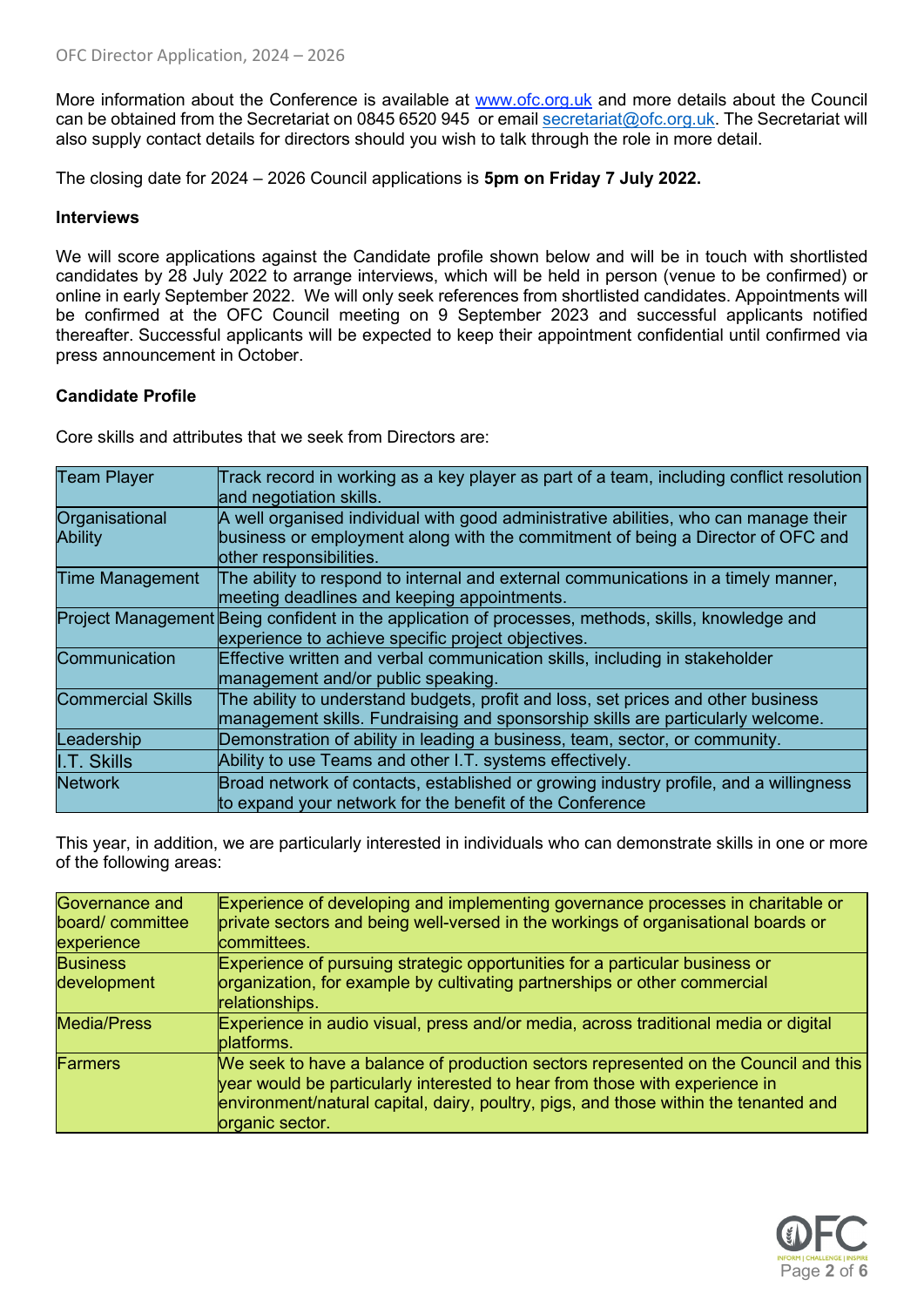# **Diversity and Inclusion**

The OFC believes creating an inclusive and diverse culture supports the attraction of talented people, improves effectiveness, and enhances the success of OFC. We value diversity of experience, skills, knowledge and expertise, as well as gender, race and socio-economic background, as can be seen by the existing members of our Council listed on our website.

Our Board brings together people with different experience and backgrounds, and sometimes divergent opinions, but with shared goals. Whilst we have set out here the main criteria that we are looking for, applications are welcome from all individuals who want to contribute to the future of the Conference and the farming industry – please do not feel that you have to 'tick every box' to be considered.

All of our Council members are available to speak with anyone who may wish to find out more about the roles.

A copy of the Oxford Farming Conference Volunteers' Handbook can be obtained from the Secretariat.

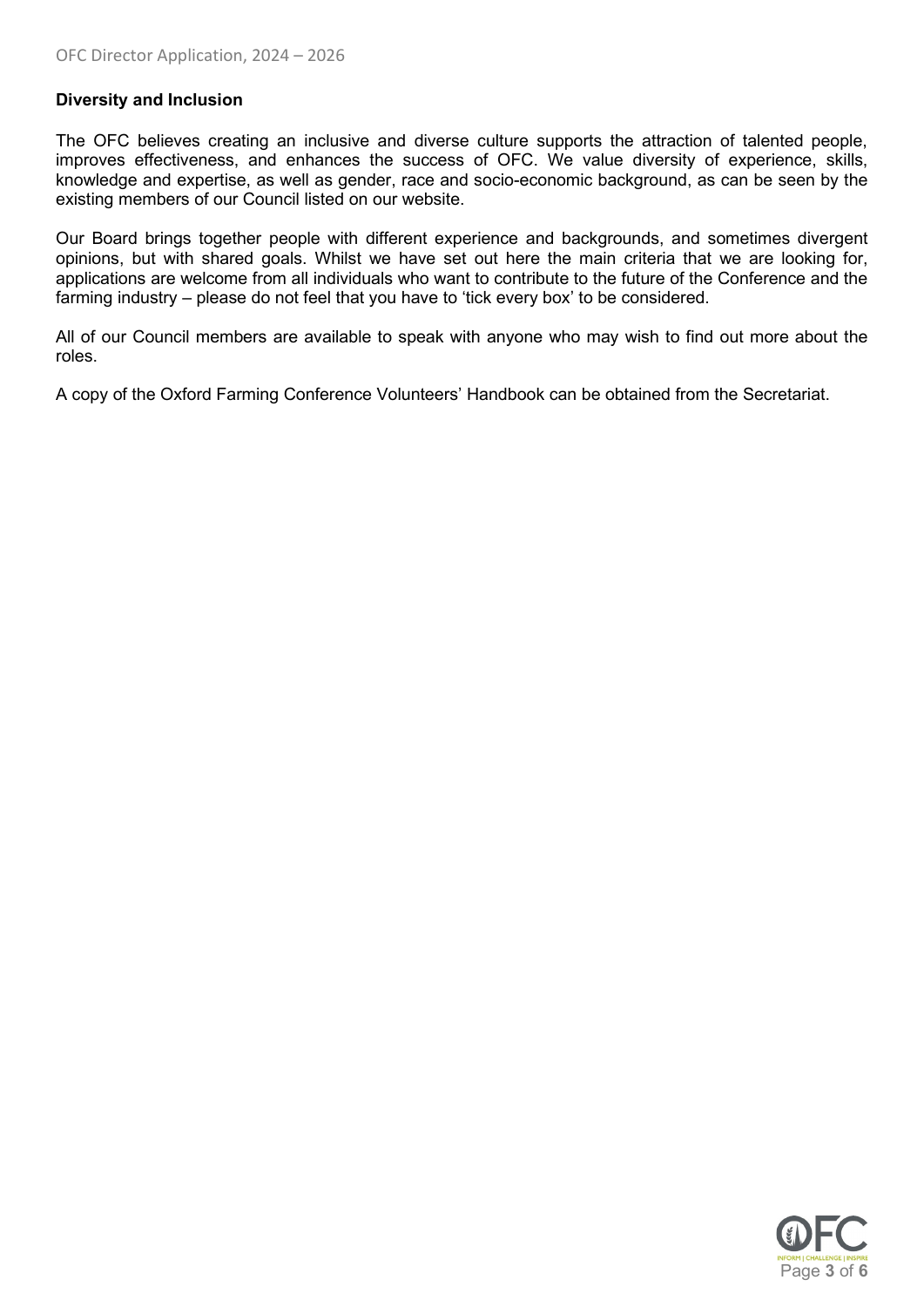# **APPLICATION FORM**

**Please complete this form and attach it with your CV (on no more than two sides of A4), and email both to:** [secretariat@ofc.org.uk](mailto:secretariat@ofc.org.uk) by **5pm on Friday 2 July 2021**

| Your Name: |  |
|------------|--|
| Address:   |  |
| Tel:       |  |
| Mobile:    |  |
| Email:     |  |

### **1.** *What are the three main reasons why you believe people should attend the OFC?*

| 2 |  |
|---|--|
|   |  |
|   |  |
| 3 |  |

**2.** *What is your motivation for wishing to become a Director of the OFC?*

**3.** *For each of the core skills and attributes (described above), please outline one example from your employment, business or voluntary experience which demonstrates how you meet each criteria area.*

| <b>Team Player</b>        |  |
|---------------------------|--|
| Organisational<br>Ability |  |
| Time Management           |  |
| Communication             |  |
| <b>Commercial Skills</b>  |  |
| Leadership                |  |
| $\parallel$ .T. Skills    |  |
| <b>Network</b>            |  |

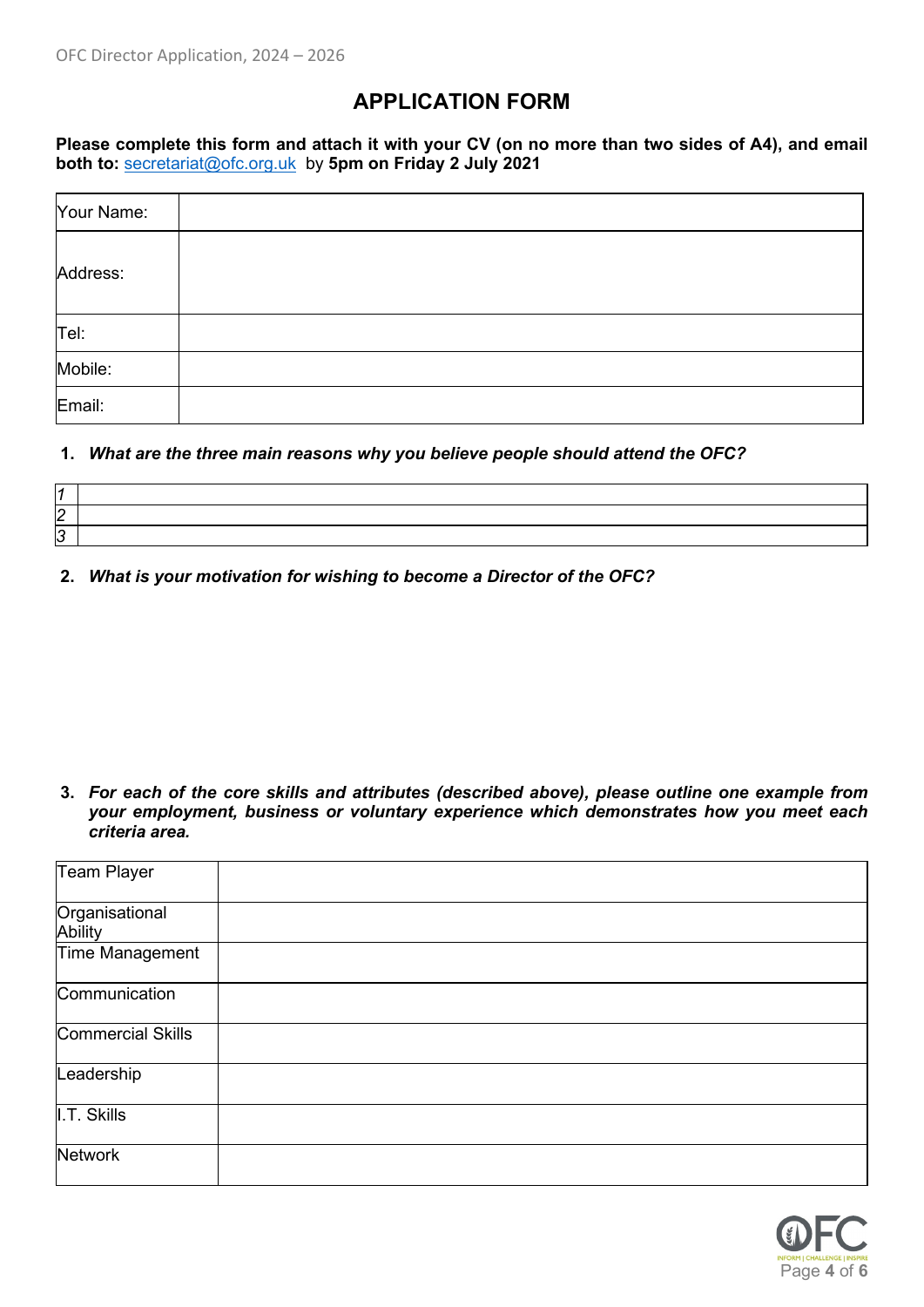**4.** *From the other key skills that OFC is looking for in a Director, please choose from the following.*

|   | Governance & board/committee experience                           |
|---|-------------------------------------------------------------------|
| 2 | <b>Business development</b>                                       |
| З | Media/Press/Audio Visual                                          |
| 4 | <b>Farmers</b> - environment, dairy, pigs, poultry, fresh produce |
| 5 | <b>Other</b>                                                      |

*Please describe your experience in two of these key areas. Please explain what this experience could bring to the future development of the OFC.*

*1.*

*2.*

*5. Which three things would you like to change about the Conference and why?*

| 12        |  |
|-----------|--|
| - נ<br>ı. |  |

**6.** *Which speaker did you find most inspiring at the Conference in recent years? Please also explain why.*

**7.** *What is the single biggest issue facing UK farmers at the current time, and how should OFC focus on it and offer solutions?* 

*8. How will you meet the time commitment required for being a Director of the OFC with your other commitments?*